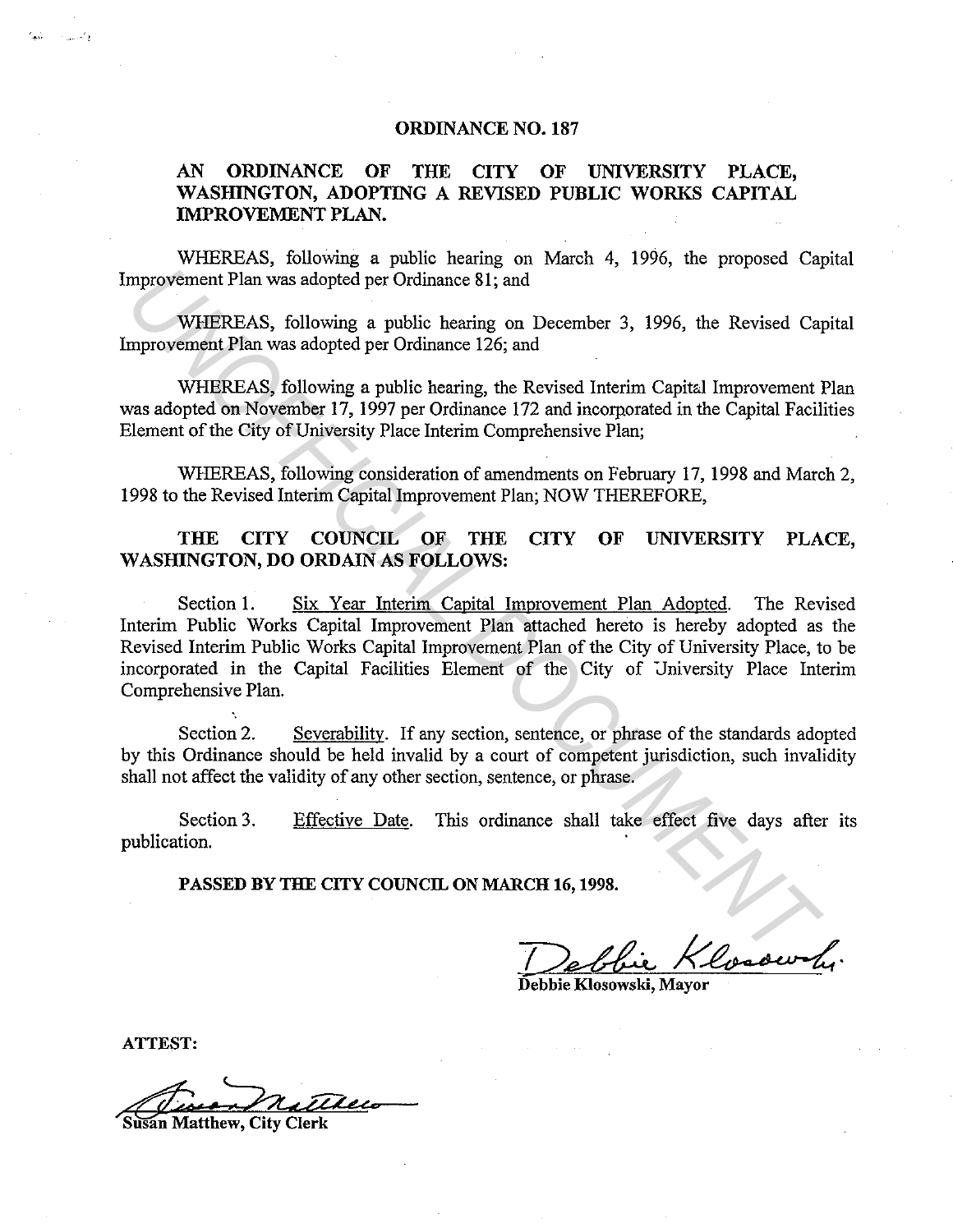**PPROVED AS TO FORM:** /*juwith fu* 

| ◡                                     |                    |
|---------------------------------------|--------------------|
| <b>Published:<br/>Effective Date:</b> | 3/18/98<br>3/23/98 |
|                                       |                    |
|                                       |                    |
|                                       |                    |
|                                       |                    |
|                                       |                    |
|                                       |                    |
|                                       |                    |
|                                       |                    |
| $\tilde{\mathcal{A}}$                 |                    |
|                                       |                    |
|                                       |                    |
|                                       |                    |
|                                       |                    |
|                                       |                    |
|                                       |                    |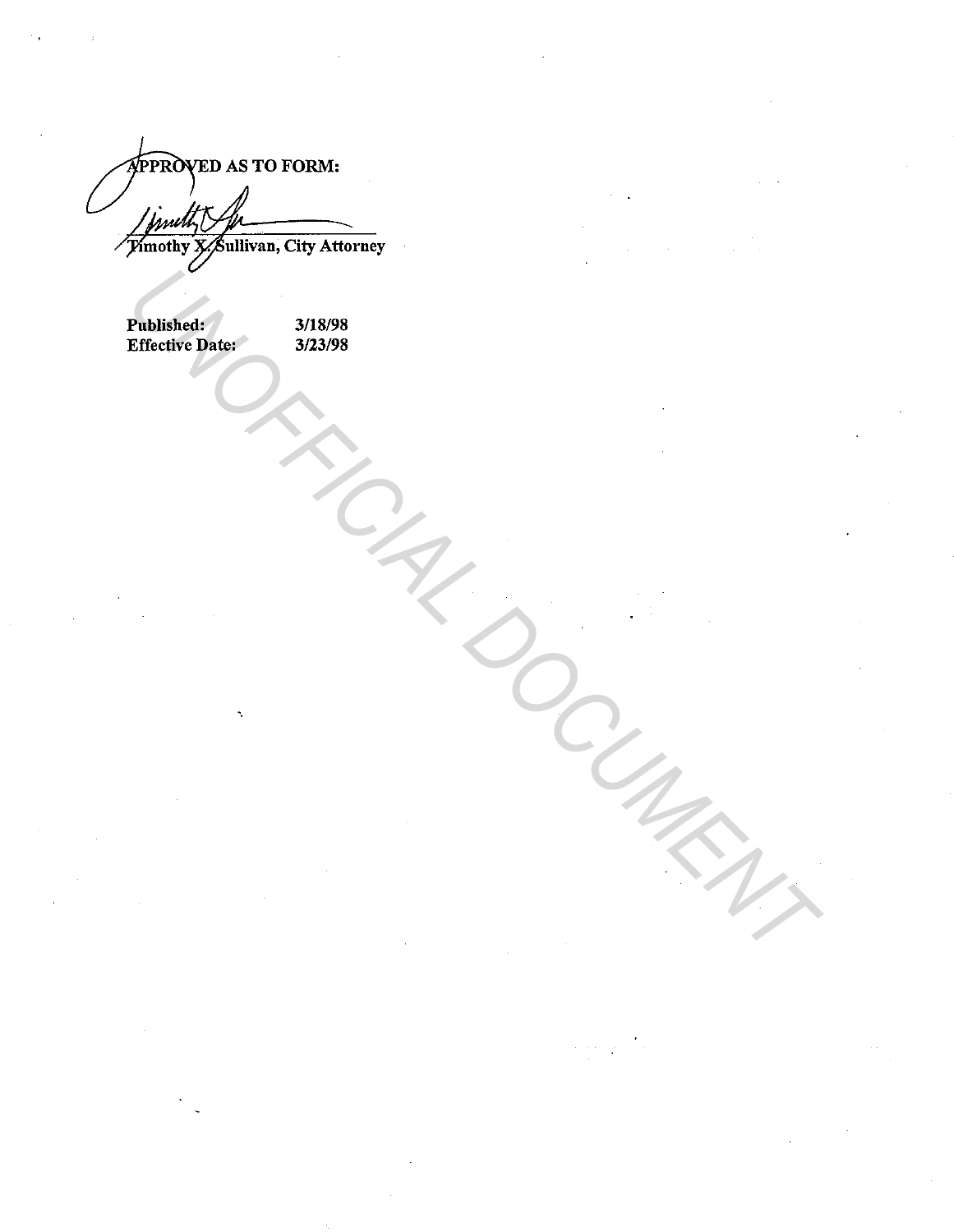$\mathcal{A}^{\mathcal{A}}$ 

## City of University Place **1998 Proposed** Dept. of Public Works **City of Dept. of Public Works Revised Six-Year Capital Improvement Plan**

| 52,780,386<br>\$2,780,386<br><b>Beginning Fund Balance</b><br>\$<br>51,108,832<br>51,543,722<br>$\ddot{\bm{s}}$<br>$\overline{\boldsymbol{s}}$<br>2,327<br>2,330<br>197,170<br>$\overline{\mathbf{s}}$<br>538,106<br>\$<br>\$<br>S.<br>۰.<br>$\ddot{\phantom{1}}$<br>G.O. Bonds<br>1,250,000<br>1,250,000<br><b>General Fund</b><br>556,000<br>365,000<br>250,000<br>365,000<br>590.000<br>375,000<br>150,000<br>150,000<br>2,486,000<br>150,000<br>150,000<br>General Fund-PWTFL<br>905<br>905<br>58,569<br>58,569<br>157,240<br>205,366<br>993,486<br>203,994<br>184,201<br>183,211<br><b>Street Fund</b><br>796,216<br>540,400<br>540,400<br>1,336,616<br>$\blacksquare$<br>$\blacksquare$<br>$\ddot{\phantom{0}}$<br>$\blacksquare$<br>$\blacksquare$<br>$\overline{\phantom{a}}$<br><b>Arterial Street Fund</b><br>95,200<br>95,200<br>214,429<br>221,934<br>221,934<br>222,482<br>1,690,580<br>229.387<br>232.552<br>235.768<br>238.828<br>SWM Fund<br>176,148<br>100,000<br>30,220<br>30,220<br>100,000<br>188,894<br>184,789<br>175,965<br>171,233<br>1,207,731<br>180,482<br><b>SWM Fund Transfer (from County)</b><br>1,100,000<br>1,100,000<br>٠.<br>$\blacksquare$<br>2nd 1/4% REET<br>₽<br>220,100<br>220,100<br>220,100<br>220,100<br>220,303<br>1,321,210<br>220,201<br>220.406<br>$\ddot{\phantom{1}}$<br><b>ISTEA (Chamber's Creek)</b><br>740,092<br>130,000<br>113,532<br>853.624<br>$\blacksquare$<br>$\overline{\phantom{0}}$<br>192,608<br>12,392<br>12,392<br>FHWA (Day's Island)<br>205,000<br>$\blacksquare$<br>$\bullet$<br>$\blacksquare$<br><b>PWTFL-Grandview 2</b><br>114,660<br>468,049<br>468,049<br>131,830<br>842,488<br>1,088,978<br>$\blacksquare$<br>$\overline{\phantom{a}}$<br>$\blacksquare$<br>$\overline{\phantom{0}}$<br>$\sim$<br>PWTFL-Grandview 3<br>71,274<br>945,902<br>945,902<br>$\sim$<br>$\blacksquare$<br>$\sim$<br>$\bullet$<br>٠<br>$\blacksquare$<br>$\bullet$<br>52,500<br>86.158<br>1,578,400<br>86 158<br>$\blacksquare$<br>$\Delta$<br>$\blacksquare$<br>$\bullet$<br>$\blacksquare$<br>$\bullet$<br>403,571<br>403,571<br>Ξ.<br>$\blacksquare$<br>$\blacksquare$<br>$\blacksquare$<br>$\blacksquare$<br>$\blacksquare$<br>$\blacksquare$<br><b>TIB-UATA Bridgeport Phase 1B</b><br>$\mathcal{L}$<br>1,084,161<br>1,084,161<br>$\blacksquare$<br>$\bullet$<br>$\blacksquare$<br>$\blacksquare$<br>90,668<br>25,000<br>9,332<br>75,000<br>100,000<br>$\blacksquare$<br>$\blacksquare$<br>$\frac{1}{2}$<br>$\blacksquare$<br>$\blacksquare$<br><b>ISTEA</b> (Bridgeport Phase 2)<br>15,000<br>15,000<br>485,000<br>500,000<br>$\bullet$<br>$\overline{\phantom{a}}$<br>$\blacksquare$<br>$\sim$<br>$\overline{\phantom{0}}$<br>$\bullet$<br>500,000<br>500,000<br>$\sim$<br>$\Delta$<br>$\sim$<br>$\bullet$<br>$\blacksquare$<br>$\blacksquare$<br>$\blacksquare$<br>$\bullet$<br>$\blacksquare$<br><b>PWTFL-Cirque Drive Phase 2</b><br>400,000<br>400,000<br>$\blacksquare$<br>$\blacksquare$<br>$\bullet$<br>١.<br>$\blacksquare$<br>$\blacksquare$<br>$\bullet$<br>$\bullet$<br><b>PWTFL-Chambers Creek Road</b><br>360,000<br>360,000<br>$\blacksquare$<br>$\blacksquare$<br>$\blacksquare$<br>$\bullet$<br>$\bullet$<br>$\blacksquare$<br>$\blacksquare$<br>10,103<br>400,000<br>Other Grants/Interest Earnings<br>500,000<br>1,000,000<br>1,910,103<br>$\blacksquare$<br>$\sim$<br>$\bullet$<br>$\sim$ $^{\circ}$<br>$\blacksquare$<br>40,000<br>40,000<br>40,000<br>Lone Star (Grandview III) from Gen Fund<br>$\blacksquare$<br>$\overline{\phantom{0}}$<br>$\blacksquare$<br><b>Unfunded</b><br>85,924<br>85,924<br>ITTERTE ERSTÖR OMARSOURGESATANIAN ALTRAPARTAKON (KANAMA PLANKE AUGOPAL PAPPART) PLANGERANGOPARTA CRANA ASIOLOMI<br>City-wide Arterial Street Lighting<br>248,269<br>47,751<br>1\$<br>$\sqrt{2}$<br>256,000<br>\$<br>7,731<br>\$<br>200,518<br>-\$<br>\$<br>\$<br>\$<br>\$<br>\$<br>s.<br>94,881<br>102,623<br>106,728<br>110,997<br>637,422<br>8,079<br>94,881<br>98,676<br>115,437<br>$\bullet$<br>$\bullet$<br>CIP Construction Engineering & Inspection<br>30,000<br>30,000<br>30,000<br>$\blacksquare$<br>$\blacksquare$<br>≏-<br>$\bullet$<br>$\overline{a}$<br>$\blacksquare$<br>$\blacksquare$<br>35,000<br>1,632,509<br>28.602<br>1,602,000<br>1,568,907<br>÷<br>$\bullet$<br>$\blacksquare$<br>$\blacksquare$<br>Grandview Drive West Phase 2<br>37,153<br>766.087<br>696.087<br>582,128<br>1,499,327<br>880,046<br>$\blacksquare$<br>$\blacksquare$<br>$\blacksquare$<br>$\blacksquare$<br>30,000<br>75,000<br>1,300,000<br><b>Grandview Drive West Phase 3</b><br>1,902<br>106,000<br>1,406,902<br>$\blacksquare$<br>$\blacksquare$<br>$\blacksquare$<br>Day Island Bridge<br>25,615<br>25,615<br>260,436<br>234,821<br>$\blacksquare$<br>$\bullet$<br>$\bullet$<br>35th/67th Signalization<br>50,000<br>22,395<br>50,000<br>72,395<br>٤<br>$\sim$<br>$\blacksquare$<br>$\blacksquare$<br>$\bullet$<br>$\overline{\phantom{a}}$<br>67th Avenue Improvements<br>1,163<br>40,000<br>58,837<br>60,000<br>20,000<br>÷.<br>$\overline{a}$<br>$\blacksquare$<br>÷<br>$\blacksquare$<br>$\blacksquare$<br>Cirque Drive West Sidewalk Phase 1<br>85,513<br>87,170<br>(1,657)<br>×.<br>$\blacksquare$<br>$\overline{\phantom{a}}$<br>$\blacksquare$<br>$\overline{\phantom{0}}$<br>$\blacksquare$<br>$\bullet$<br>$\bullet$<br>500,000<br>500,000<br>Cirque Drive West Sidewalk Phase 2<br>$\ddot{\phantom{1}}$<br>$\sim$<br>$\blacksquare$<br>$\overline{\phantom{a}}$<br>$\blacksquare$<br>$\blacksquare$<br>$\bullet$<br>$\bullet$<br>Neighborhood CIP<br>58,127<br>160.866<br>184.775<br>184,775<br>188.937<br>192,715<br>199.481<br>1,383,942<br>181.600<br>195,570<br>203,471<br>City Entrance Signage<br>800<br>33,146<br>32,346<br>36,000<br>2.854<br>$\sim$<br>$\bullet$<br>$\blacksquare$<br>$\mathbf{u}$<br>Chamber's Creek Road (Repair)<br>740,833<br>130,000<br>124, 131<br>864.964<br>$\blacksquare$<br>$\blacksquare$<br>$\bullet$<br>$\mathbf{r}$<br>$\blacksquare$<br>$\blacksquare$<br>71,699<br>1,541,968<br><b>Bridgeport Way West Phase 1A</b><br>56,183<br>83,817<br>1,414,086<br>$\Delta$<br>$\bullet$<br>$\blacksquare$<br>$\blacksquare$<br>$\blacksquare$<br>$\blacksquare$<br><b>Bridgeport Way West Phase 1B</b><br>118,233<br>.1,613,021<br>1,731,254<br>$\blacksquare$<br>$\tilde{\phantom{a}}$<br>$\blacksquare$<br>$\blacksquare$<br>×.<br>$\bullet$<br>5,000<br>112<br><b>Bridgeport Interim Safety Improvements</b><br>4,888<br>5,000<br>$\overline{\phantom{a}}$<br>$\blacksquare$<br>$\blacksquare$<br>$\overline{\phantom{a}}$<br>$\blacksquare$<br>323,205<br>6,293<br>313,707<br>10,000<br>339,498<br>$\overline{\phantom{a}}$<br>$\blacksquare$<br>$\blacksquare$<br>$\overline{\phantom{0}}$<br>$\ddot{\phantom{0}}$<br>19,738<br>575,000<br>594,738<br><b>Sunset Sidewalk Improvements</b><br>19,000<br>$\blacksquare$ |                                     | 1996-Act | 1997-Rev | 1997-Act | 1998-Adp | 1998-Rev | 1999-Proj | 2000-Proi | 2001-Proi | 2002-Proi | 2003-Proj | Total |
|-------------------------------------------------------------------------------------------------------------------------------------------------------------------------------------------------------------------------------------------------------------------------------------------------------------------------------------------------------------------------------------------------------------------------------------------------------------------------------------------------------------------------------------------------------------------------------------------------------------------------------------------------------------------------------------------------------------------------------------------------------------------------------------------------------------------------------------------------------------------------------------------------------------------------------------------------------------------------------------------------------------------------------------------------------------------------------------------------------------------------------------------------------------------------------------------------------------------------------------------------------------------------------------------------------------------------------------------------------------------------------------------------------------------------------------------------------------------------------------------------------------------------------------------------------------------------------------------------------------------------------------------------------------------------------------------------------------------------------------------------------------------------------------------------------------------------------------------------------------------------------------------------------------------------------------------------------------------------------------------------------------------------------------------------------------------------------------------------------------------------------------------------------------------------------------------------------------------------------------------------------------------------------------------------------------------------------------------------------------------------------------------------------------------------------------------------------------------------------------------------------------------------------------------------------------------------------------------------------------------------------------------------------------------------------------------------------------------------------------------------------------------------------------------------------------------------------------------------------------------------------------------------------------------------------------------------------------------------------------------------------------------------------------------------------------------------------------------------------------------------------------------------------------------------------------------------------------------------------------------------------------------------------------------------------------------------------------------------------------------------------------------------------------------------------------------------------------------------------------------------------------------------------------------------------------------------------------------------------------------------------------------------------------------------------------------------------------------------------------------------------------------------------------------------------------------------------------------------------------------------------------------------------------------------------------------------------------------------------------------------------------------------------------------------------------------------------------------------------------------------------------------------------------------------------------------------------------------------------------------------------------------------------------------------------------------------------------------------------------------------------------------------------------------------------------------------------------------------------------------------------------------------------------------------------------------------------------------------------------------------------------------------------------------------------------------------------------------------------------------------------------------------------------------------------------------------------------------------------------------------------------------------------------------------------------------------------------------------------------------------------------------------------------------------------------------------------------------------------------------------------------------------------------------------------------------------------------------------------------------------------------------------------------------------------------------------------------------------------------------------------------------------------------------------------------------------------------------------------------------------------------------------------------------------------------------------------------------------------------------------------------------------------------------------------------------------------------------------------------------------------------------------------------------------------------------------------------------------------------------------------------------------------------------------------------------------------------------------------------------------------------------------------------------------------------------------------------------------------------------------------------------------------------------------------------------------------------------------------------------------------------------------------------------------------------------------------------------------------------------------------------------------------------------------------------------------------------------------------------------------------------------------------------------------------------------------------------------------------------------------------------------------------------------------------------------------------------------------------------------------------------------------------------------------------------------------------------------------------------|-------------------------------------|----------|----------|----------|----------|----------|-----------|-----------|-----------|-----------|-----------|-------|
|                                                                                                                                                                                                                                                                                                                                                                                                                                                                                                                                                                                                                                                                                                                                                                                                                                                                                                                                                                                                                                                                                                                                                                                                                                                                                                                                                                                                                                                                                                                                                                                                                                                                                                                                                                                                                                                                                                                                                                                                                                                                                                                                                                                                                                                                                                                                                                                                                                                                                                                                                                                                                                                                                                                                                                                                                                                                                                                                                                                                                                                                                                                                                                                                                                                                                                                                                                                                                                                                                                                                                                                                                                                                                                                                                                                                                                                                                                                                                                                                                                                                                                                                                                                                                                                                                                                                                                                                                                                                                                                                                                                                                                                                                                                                                                                                                                                                                                                                                                                                                                                                                                                                                                                                                                                                                                                                                                                                                                                                                                                                                                                                                                                                                                                                                                                                                                                                                                                                                                                                                                                                                                                                                                                                                                                                                                                                                                                                                                                                                                                                                                                                                                                                                                                                                                                                                                                             |                                     |          |          |          |          |          |           |           |           |           |           |       |
|                                                                                                                                                                                                                                                                                                                                                                                                                                                                                                                                                                                                                                                                                                                                                                                                                                                                                                                                                                                                                                                                                                                                                                                                                                                                                                                                                                                                                                                                                                                                                                                                                                                                                                                                                                                                                                                                                                                                                                                                                                                                                                                                                                                                                                                                                                                                                                                                                                                                                                                                                                                                                                                                                                                                                                                                                                                                                                                                                                                                                                                                                                                                                                                                                                                                                                                                                                                                                                                                                                                                                                                                                                                                                                                                                                                                                                                                                                                                                                                                                                                                                                                                                                                                                                                                                                                                                                                                                                                                                                                                                                                                                                                                                                                                                                                                                                                                                                                                                                                                                                                                                                                                                                                                                                                                                                                                                                                                                                                                                                                                                                                                                                                                                                                                                                                                                                                                                                                                                                                                                                                                                                                                                                                                                                                                                                                                                                                                                                                                                                                                                                                                                                                                                                                                                                                                                                                             |                                     |          |          |          |          |          |           |           |           |           |           |       |
|                                                                                                                                                                                                                                                                                                                                                                                                                                                                                                                                                                                                                                                                                                                                                                                                                                                                                                                                                                                                                                                                                                                                                                                                                                                                                                                                                                                                                                                                                                                                                                                                                                                                                                                                                                                                                                                                                                                                                                                                                                                                                                                                                                                                                                                                                                                                                                                                                                                                                                                                                                                                                                                                                                                                                                                                                                                                                                                                                                                                                                                                                                                                                                                                                                                                                                                                                                                                                                                                                                                                                                                                                                                                                                                                                                                                                                                                                                                                                                                                                                                                                                                                                                                                                                                                                                                                                                                                                                                                                                                                                                                                                                                                                                                                                                                                                                                                                                                                                                                                                                                                                                                                                                                                                                                                                                                                                                                                                                                                                                                                                                                                                                                                                                                                                                                                                                                                                                                                                                                                                                                                                                                                                                                                                                                                                                                                                                                                                                                                                                                                                                                                                                                                                                                                                                                                                                                             |                                     |          |          |          |          |          |           |           |           |           |           |       |
|                                                                                                                                                                                                                                                                                                                                                                                                                                                                                                                                                                                                                                                                                                                                                                                                                                                                                                                                                                                                                                                                                                                                                                                                                                                                                                                                                                                                                                                                                                                                                                                                                                                                                                                                                                                                                                                                                                                                                                                                                                                                                                                                                                                                                                                                                                                                                                                                                                                                                                                                                                                                                                                                                                                                                                                                                                                                                                                                                                                                                                                                                                                                                                                                                                                                                                                                                                                                                                                                                                                                                                                                                                                                                                                                                                                                                                                                                                                                                                                                                                                                                                                                                                                                                                                                                                                                                                                                                                                                                                                                                                                                                                                                                                                                                                                                                                                                                                                                                                                                                                                                                                                                                                                                                                                                                                                                                                                                                                                                                                                                                                                                                                                                                                                                                                                                                                                                                                                                                                                                                                                                                                                                                                                                                                                                                                                                                                                                                                                                                                                                                                                                                                                                                                                                                                                                                                                             |                                     |          |          |          |          |          |           |           |           |           |           |       |
|                                                                                                                                                                                                                                                                                                                                                                                                                                                                                                                                                                                                                                                                                                                                                                                                                                                                                                                                                                                                                                                                                                                                                                                                                                                                                                                                                                                                                                                                                                                                                                                                                                                                                                                                                                                                                                                                                                                                                                                                                                                                                                                                                                                                                                                                                                                                                                                                                                                                                                                                                                                                                                                                                                                                                                                                                                                                                                                                                                                                                                                                                                                                                                                                                                                                                                                                                                                                                                                                                                                                                                                                                                                                                                                                                                                                                                                                                                                                                                                                                                                                                                                                                                                                                                                                                                                                                                                                                                                                                                                                                                                                                                                                                                                                                                                                                                                                                                                                                                                                                                                                                                                                                                                                                                                                                                                                                                                                                                                                                                                                                                                                                                                                                                                                                                                                                                                                                                                                                                                                                                                                                                                                                                                                                                                                                                                                                                                                                                                                                                                                                                                                                                                                                                                                                                                                                                                             |                                     |          |          |          |          |          |           |           |           |           |           |       |
|                                                                                                                                                                                                                                                                                                                                                                                                                                                                                                                                                                                                                                                                                                                                                                                                                                                                                                                                                                                                                                                                                                                                                                                                                                                                                                                                                                                                                                                                                                                                                                                                                                                                                                                                                                                                                                                                                                                                                                                                                                                                                                                                                                                                                                                                                                                                                                                                                                                                                                                                                                                                                                                                                                                                                                                                                                                                                                                                                                                                                                                                                                                                                                                                                                                                                                                                                                                                                                                                                                                                                                                                                                                                                                                                                                                                                                                                                                                                                                                                                                                                                                                                                                                                                                                                                                                                                                                                                                                                                                                                                                                                                                                                                                                                                                                                                                                                                                                                                                                                                                                                                                                                                                                                                                                                                                                                                                                                                                                                                                                                                                                                                                                                                                                                                                                                                                                                                                                                                                                                                                                                                                                                                                                                                                                                                                                                                                                                                                                                                                                                                                                                                                                                                                                                                                                                                                                             |                                     |          |          |          |          |          |           |           |           |           |           |       |
|                                                                                                                                                                                                                                                                                                                                                                                                                                                                                                                                                                                                                                                                                                                                                                                                                                                                                                                                                                                                                                                                                                                                                                                                                                                                                                                                                                                                                                                                                                                                                                                                                                                                                                                                                                                                                                                                                                                                                                                                                                                                                                                                                                                                                                                                                                                                                                                                                                                                                                                                                                                                                                                                                                                                                                                                                                                                                                                                                                                                                                                                                                                                                                                                                                                                                                                                                                                                                                                                                                                                                                                                                                                                                                                                                                                                                                                                                                                                                                                                                                                                                                                                                                                                                                                                                                                                                                                                                                                                                                                                                                                                                                                                                                                                                                                                                                                                                                                                                                                                                                                                                                                                                                                                                                                                                                                                                                                                                                                                                                                                                                                                                                                                                                                                                                                                                                                                                                                                                                                                                                                                                                                                                                                                                                                                                                                                                                                                                                                                                                                                                                                                                                                                                                                                                                                                                                                             |                                     |          |          |          |          |          |           |           |           |           |           |       |
|                                                                                                                                                                                                                                                                                                                                                                                                                                                                                                                                                                                                                                                                                                                                                                                                                                                                                                                                                                                                                                                                                                                                                                                                                                                                                                                                                                                                                                                                                                                                                                                                                                                                                                                                                                                                                                                                                                                                                                                                                                                                                                                                                                                                                                                                                                                                                                                                                                                                                                                                                                                                                                                                                                                                                                                                                                                                                                                                                                                                                                                                                                                                                                                                                                                                                                                                                                                                                                                                                                                                                                                                                                                                                                                                                                                                                                                                                                                                                                                                                                                                                                                                                                                                                                                                                                                                                                                                                                                                                                                                                                                                                                                                                                                                                                                                                                                                                                                                                                                                                                                                                                                                                                                                                                                                                                                                                                                                                                                                                                                                                                                                                                                                                                                                                                                                                                                                                                                                                                                                                                                                                                                                                                                                                                                                                                                                                                                                                                                                                                                                                                                                                                                                                                                                                                                                                                                             |                                     |          |          |          |          |          |           |           |           |           |           |       |
|                                                                                                                                                                                                                                                                                                                                                                                                                                                                                                                                                                                                                                                                                                                                                                                                                                                                                                                                                                                                                                                                                                                                                                                                                                                                                                                                                                                                                                                                                                                                                                                                                                                                                                                                                                                                                                                                                                                                                                                                                                                                                                                                                                                                                                                                                                                                                                                                                                                                                                                                                                                                                                                                                                                                                                                                                                                                                                                                                                                                                                                                                                                                                                                                                                                                                                                                                                                                                                                                                                                                                                                                                                                                                                                                                                                                                                                                                                                                                                                                                                                                                                                                                                                                                                                                                                                                                                                                                                                                                                                                                                                                                                                                                                                                                                                                                                                                                                                                                                                                                                                                                                                                                                                                                                                                                                                                                                                                                                                                                                                                                                                                                                                                                                                                                                                                                                                                                                                                                                                                                                                                                                                                                                                                                                                                                                                                                                                                                                                                                                                                                                                                                                                                                                                                                                                                                                                             |                                     |          |          |          |          |          |           |           |           |           |           |       |
|                                                                                                                                                                                                                                                                                                                                                                                                                                                                                                                                                                                                                                                                                                                                                                                                                                                                                                                                                                                                                                                                                                                                                                                                                                                                                                                                                                                                                                                                                                                                                                                                                                                                                                                                                                                                                                                                                                                                                                                                                                                                                                                                                                                                                                                                                                                                                                                                                                                                                                                                                                                                                                                                                                                                                                                                                                                                                                                                                                                                                                                                                                                                                                                                                                                                                                                                                                                                                                                                                                                                                                                                                                                                                                                                                                                                                                                                                                                                                                                                                                                                                                                                                                                                                                                                                                                                                                                                                                                                                                                                                                                                                                                                                                                                                                                                                                                                                                                                                                                                                                                                                                                                                                                                                                                                                                                                                                                                                                                                                                                                                                                                                                                                                                                                                                                                                                                                                                                                                                                                                                                                                                                                                                                                                                                                                                                                                                                                                                                                                                                                                                                                                                                                                                                                                                                                                                                             |                                     |          |          |          |          |          |           |           |           |           |           |       |
|                                                                                                                                                                                                                                                                                                                                                                                                                                                                                                                                                                                                                                                                                                                                                                                                                                                                                                                                                                                                                                                                                                                                                                                                                                                                                                                                                                                                                                                                                                                                                                                                                                                                                                                                                                                                                                                                                                                                                                                                                                                                                                                                                                                                                                                                                                                                                                                                                                                                                                                                                                                                                                                                                                                                                                                                                                                                                                                                                                                                                                                                                                                                                                                                                                                                                                                                                                                                                                                                                                                                                                                                                                                                                                                                                                                                                                                                                                                                                                                                                                                                                                                                                                                                                                                                                                                                                                                                                                                                                                                                                                                                                                                                                                                                                                                                                                                                                                                                                                                                                                                                                                                                                                                                                                                                                                                                                                                                                                                                                                                                                                                                                                                                                                                                                                                                                                                                                                                                                                                                                                                                                                                                                                                                                                                                                                                                                                                                                                                                                                                                                                                                                                                                                                                                                                                                                                                             |                                     |          |          |          |          |          |           |           |           |           |           |       |
|                                                                                                                                                                                                                                                                                                                                                                                                                                                                                                                                                                                                                                                                                                                                                                                                                                                                                                                                                                                                                                                                                                                                                                                                                                                                                                                                                                                                                                                                                                                                                                                                                                                                                                                                                                                                                                                                                                                                                                                                                                                                                                                                                                                                                                                                                                                                                                                                                                                                                                                                                                                                                                                                                                                                                                                                                                                                                                                                                                                                                                                                                                                                                                                                                                                                                                                                                                                                                                                                                                                                                                                                                                                                                                                                                                                                                                                                                                                                                                                                                                                                                                                                                                                                                                                                                                                                                                                                                                                                                                                                                                                                                                                                                                                                                                                                                                                                                                                                                                                                                                                                                                                                                                                                                                                                                                                                                                                                                                                                                                                                                                                                                                                                                                                                                                                                                                                                                                                                                                                                                                                                                                                                                                                                                                                                                                                                                                                                                                                                                                                                                                                                                                                                                                                                                                                                                                                             |                                     |          |          |          |          |          |           |           |           |           |           |       |
|                                                                                                                                                                                                                                                                                                                                                                                                                                                                                                                                                                                                                                                                                                                                                                                                                                                                                                                                                                                                                                                                                                                                                                                                                                                                                                                                                                                                                                                                                                                                                                                                                                                                                                                                                                                                                                                                                                                                                                                                                                                                                                                                                                                                                                                                                                                                                                                                                                                                                                                                                                                                                                                                                                                                                                                                                                                                                                                                                                                                                                                                                                                                                                                                                                                                                                                                                                                                                                                                                                                                                                                                                                                                                                                                                                                                                                                                                                                                                                                                                                                                                                                                                                                                                                                                                                                                                                                                                                                                                                                                                                                                                                                                                                                                                                                                                                                                                                                                                                                                                                                                                                                                                                                                                                                                                                                                                                                                                                                                                                                                                                                                                                                                                                                                                                                                                                                                                                                                                                                                                                                                                                                                                                                                                                                                                                                                                                                                                                                                                                                                                                                                                                                                                                                                                                                                                                                             |                                     |          |          |          |          |          |           |           |           |           |           |       |
|                                                                                                                                                                                                                                                                                                                                                                                                                                                                                                                                                                                                                                                                                                                                                                                                                                                                                                                                                                                                                                                                                                                                                                                                                                                                                                                                                                                                                                                                                                                                                                                                                                                                                                                                                                                                                                                                                                                                                                                                                                                                                                                                                                                                                                                                                                                                                                                                                                                                                                                                                                                                                                                                                                                                                                                                                                                                                                                                                                                                                                                                                                                                                                                                                                                                                                                                                                                                                                                                                                                                                                                                                                                                                                                                                                                                                                                                                                                                                                                                                                                                                                                                                                                                                                                                                                                                                                                                                                                                                                                                                                                                                                                                                                                                                                                                                                                                                                                                                                                                                                                                                                                                                                                                                                                                                                                                                                                                                                                                                                                                                                                                                                                                                                                                                                                                                                                                                                                                                                                                                                                                                                                                                                                                                                                                                                                                                                                                                                                                                                                                                                                                                                                                                                                                                                                                                                                             |                                     |          |          |          |          |          |           |           |           |           |           |       |
|                                                                                                                                                                                                                                                                                                                                                                                                                                                                                                                                                                                                                                                                                                                                                                                                                                                                                                                                                                                                                                                                                                                                                                                                                                                                                                                                                                                                                                                                                                                                                                                                                                                                                                                                                                                                                                                                                                                                                                                                                                                                                                                                                                                                                                                                                                                                                                                                                                                                                                                                                                                                                                                                                                                                                                                                                                                                                                                                                                                                                                                                                                                                                                                                                                                                                                                                                                                                                                                                                                                                                                                                                                                                                                                                                                                                                                                                                                                                                                                                                                                                                                                                                                                                                                                                                                                                                                                                                                                                                                                                                                                                                                                                                                                                                                                                                                                                                                                                                                                                                                                                                                                                                                                                                                                                                                                                                                                                                                                                                                                                                                                                                                                                                                                                                                                                                                                                                                                                                                                                                                                                                                                                                                                                                                                                                                                                                                                                                                                                                                                                                                                                                                                                                                                                                                                                                                                             | <b>TIB-UATA Bridgeport Phase 1</b>  |          |          |          |          |          |           |           |           |           |           |       |
|                                                                                                                                                                                                                                                                                                                                                                                                                                                                                                                                                                                                                                                                                                                                                                                                                                                                                                                                                                                                                                                                                                                                                                                                                                                                                                                                                                                                                                                                                                                                                                                                                                                                                                                                                                                                                                                                                                                                                                                                                                                                                                                                                                                                                                                                                                                                                                                                                                                                                                                                                                                                                                                                                                                                                                                                                                                                                                                                                                                                                                                                                                                                                                                                                                                                                                                                                                                                                                                                                                                                                                                                                                                                                                                                                                                                                                                                                                                                                                                                                                                                                                                                                                                                                                                                                                                                                                                                                                                                                                                                                                                                                                                                                                                                                                                                                                                                                                                                                                                                                                                                                                                                                                                                                                                                                                                                                                                                                                                                                                                                                                                                                                                                                                                                                                                                                                                                                                                                                                                                                                                                                                                                                                                                                                                                                                                                                                                                                                                                                                                                                                                                                                                                                                                                                                                                                                                             | <b>TIB-UATA Bridgeport Phase 1A</b> |          |          |          |          |          |           |           |           |           |           |       |
|                                                                                                                                                                                                                                                                                                                                                                                                                                                                                                                                                                                                                                                                                                                                                                                                                                                                                                                                                                                                                                                                                                                                                                                                                                                                                                                                                                                                                                                                                                                                                                                                                                                                                                                                                                                                                                                                                                                                                                                                                                                                                                                                                                                                                                                                                                                                                                                                                                                                                                                                                                                                                                                                                                                                                                                                                                                                                                                                                                                                                                                                                                                                                                                                                                                                                                                                                                                                                                                                                                                                                                                                                                                                                                                                                                                                                                                                                                                                                                                                                                                                                                                                                                                                                                                                                                                                                                                                                                                                                                                                                                                                                                                                                                                                                                                                                                                                                                                                                                                                                                                                                                                                                                                                                                                                                                                                                                                                                                                                                                                                                                                                                                                                                                                                                                                                                                                                                                                                                                                                                                                                                                                                                                                                                                                                                                                                                                                                                                                                                                                                                                                                                                                                                                                                                                                                                                                             |                                     |          |          |          |          |          |           |           |           |           |           |       |
|                                                                                                                                                                                                                                                                                                                                                                                                                                                                                                                                                                                                                                                                                                                                                                                                                                                                                                                                                                                                                                                                                                                                                                                                                                                                                                                                                                                                                                                                                                                                                                                                                                                                                                                                                                                                                                                                                                                                                                                                                                                                                                                                                                                                                                                                                                                                                                                                                                                                                                                                                                                                                                                                                                                                                                                                                                                                                                                                                                                                                                                                                                                                                                                                                                                                                                                                                                                                                                                                                                                                                                                                                                                                                                                                                                                                                                                                                                                                                                                                                                                                                                                                                                                                                                                                                                                                                                                                                                                                                                                                                                                                                                                                                                                                                                                                                                                                                                                                                                                                                                                                                                                                                                                                                                                                                                                                                                                                                                                                                                                                                                                                                                                                                                                                                                                                                                                                                                                                                                                                                                                                                                                                                                                                                                                                                                                                                                                                                                                                                                                                                                                                                                                                                                                                                                                                                                                             | TIB-PFP Bridgeport Phase 1A         |          |          |          |          |          |           |           |           |           |           |       |
|                                                                                                                                                                                                                                                                                                                                                                                                                                                                                                                                                                                                                                                                                                                                                                                                                                                                                                                                                                                                                                                                                                                                                                                                                                                                                                                                                                                                                                                                                                                                                                                                                                                                                                                                                                                                                                                                                                                                                                                                                                                                                                                                                                                                                                                                                                                                                                                                                                                                                                                                                                                                                                                                                                                                                                                                                                                                                                                                                                                                                                                                                                                                                                                                                                                                                                                                                                                                                                                                                                                                                                                                                                                                                                                                                                                                                                                                                                                                                                                                                                                                                                                                                                                                                                                                                                                                                                                                                                                                                                                                                                                                                                                                                                                                                                                                                                                                                                                                                                                                                                                                                                                                                                                                                                                                                                                                                                                                                                                                                                                                                                                                                                                                                                                                                                                                                                                                                                                                                                                                                                                                                                                                                                                                                                                                                                                                                                                                                                                                                                                                                                                                                                                                                                                                                                                                                                                             |                                     |          |          |          |          |          |           |           |           |           |           |       |
|                                                                                                                                                                                                                                                                                                                                                                                                                                                                                                                                                                                                                                                                                                                                                                                                                                                                                                                                                                                                                                                                                                                                                                                                                                                                                                                                                                                                                                                                                                                                                                                                                                                                                                                                                                                                                                                                                                                                                                                                                                                                                                                                                                                                                                                                                                                                                                                                                                                                                                                                                                                                                                                                                                                                                                                                                                                                                                                                                                                                                                                                                                                                                                                                                                                                                                                                                                                                                                                                                                                                                                                                                                                                                                                                                                                                                                                                                                                                                                                                                                                                                                                                                                                                                                                                                                                                                                                                                                                                                                                                                                                                                                                                                                                                                                                                                                                                                                                                                                                                                                                                                                                                                                                                                                                                                                                                                                                                                                                                                                                                                                                                                                                                                                                                                                                                                                                                                                                                                                                                                                                                                                                                                                                                                                                                                                                                                                                                                                                                                                                                                                                                                                                                                                                                                                                                                                                             | <b>PWTFL-Sunset</b>                 |          |          |          |          |          |           |           |           |           |           |       |
|                                                                                                                                                                                                                                                                                                                                                                                                                                                                                                                                                                                                                                                                                                                                                                                                                                                                                                                                                                                                                                                                                                                                                                                                                                                                                                                                                                                                                                                                                                                                                                                                                                                                                                                                                                                                                                                                                                                                                                                                                                                                                                                                                                                                                                                                                                                                                                                                                                                                                                                                                                                                                                                                                                                                                                                                                                                                                                                                                                                                                                                                                                                                                                                                                                                                                                                                                                                                                                                                                                                                                                                                                                                                                                                                                                                                                                                                                                                                                                                                                                                                                                                                                                                                                                                                                                                                                                                                                                                                                                                                                                                                                                                                                                                                                                                                                                                                                                                                                                                                                                                                                                                                                                                                                                                                                                                                                                                                                                                                                                                                                                                                                                                                                                                                                                                                                                                                                                                                                                                                                                                                                                                                                                                                                                                                                                                                                                                                                                                                                                                                                                                                                                                                                                                                                                                                                                                             |                                     |          |          |          |          |          |           |           |           |           |           |       |
|                                                                                                                                                                                                                                                                                                                                                                                                                                                                                                                                                                                                                                                                                                                                                                                                                                                                                                                                                                                                                                                                                                                                                                                                                                                                                                                                                                                                                                                                                                                                                                                                                                                                                                                                                                                                                                                                                                                                                                                                                                                                                                                                                                                                                                                                                                                                                                                                                                                                                                                                                                                                                                                                                                                                                                                                                                                                                                                                                                                                                                                                                                                                                                                                                                                                                                                                                                                                                                                                                                                                                                                                                                                                                                                                                                                                                                                                                                                                                                                                                                                                                                                                                                                                                                                                                                                                                                                                                                                                                                                                                                                                                                                                                                                                                                                                                                                                                                                                                                                                                                                                                                                                                                                                                                                                                                                                                                                                                                                                                                                                                                                                                                                                                                                                                                                                                                                                                                                                                                                                                                                                                                                                                                                                                                                                                                                                                                                                                                                                                                                                                                                                                                                                                                                                                                                                                                                             |                                     |          |          |          |          |          |           |           |           |           |           |       |
|                                                                                                                                                                                                                                                                                                                                                                                                                                                                                                                                                                                                                                                                                                                                                                                                                                                                                                                                                                                                                                                                                                                                                                                                                                                                                                                                                                                                                                                                                                                                                                                                                                                                                                                                                                                                                                                                                                                                                                                                                                                                                                                                                                                                                                                                                                                                                                                                                                                                                                                                                                                                                                                                                                                                                                                                                                                                                                                                                                                                                                                                                                                                                                                                                                                                                                                                                                                                                                                                                                                                                                                                                                                                                                                                                                                                                                                                                                                                                                                                                                                                                                                                                                                                                                                                                                                                                                                                                                                                                                                                                                                                                                                                                                                                                                                                                                                                                                                                                                                                                                                                                                                                                                                                                                                                                                                                                                                                                                                                                                                                                                                                                                                                                                                                                                                                                                                                                                                                                                                                                                                                                                                                                                                                                                                                                                                                                                                                                                                                                                                                                                                                                                                                                                                                                                                                                                                             |                                     |          |          |          |          |          |           |           |           |           |           |       |
|                                                                                                                                                                                                                                                                                                                                                                                                                                                                                                                                                                                                                                                                                                                                                                                                                                                                                                                                                                                                                                                                                                                                                                                                                                                                                                                                                                                                                                                                                                                                                                                                                                                                                                                                                                                                                                                                                                                                                                                                                                                                                                                                                                                                                                                                                                                                                                                                                                                                                                                                                                                                                                                                                                                                                                                                                                                                                                                                                                                                                                                                                                                                                                                                                                                                                                                                                                                                                                                                                                                                                                                                                                                                                                                                                                                                                                                                                                                                                                                                                                                                                                                                                                                                                                                                                                                                                                                                                                                                                                                                                                                                                                                                                                                                                                                                                                                                                                                                                                                                                                                                                                                                                                                                                                                                                                                                                                                                                                                                                                                                                                                                                                                                                                                                                                                                                                                                                                                                                                                                                                                                                                                                                                                                                                                                                                                                                                                                                                                                                                                                                                                                                                                                                                                                                                                                                                                             |                                     |          |          |          |          |          |           |           |           |           |           |       |
|                                                                                                                                                                                                                                                                                                                                                                                                                                                                                                                                                                                                                                                                                                                                                                                                                                                                                                                                                                                                                                                                                                                                                                                                                                                                                                                                                                                                                                                                                                                                                                                                                                                                                                                                                                                                                                                                                                                                                                                                                                                                                                                                                                                                                                                                                                                                                                                                                                                                                                                                                                                                                                                                                                                                                                                                                                                                                                                                                                                                                                                                                                                                                                                                                                                                                                                                                                                                                                                                                                                                                                                                                                                                                                                                                                                                                                                                                                                                                                                                                                                                                                                                                                                                                                                                                                                                                                                                                                                                                                                                                                                                                                                                                                                                                                                                                                                                                                                                                                                                                                                                                                                                                                                                                                                                                                                                                                                                                                                                                                                                                                                                                                                                                                                                                                                                                                                                                                                                                                                                                                                                                                                                                                                                                                                                                                                                                                                                                                                                                                                                                                                                                                                                                                                                                                                                                                                             |                                     |          |          |          |          |          |           |           |           |           |           |       |
|                                                                                                                                                                                                                                                                                                                                                                                                                                                                                                                                                                                                                                                                                                                                                                                                                                                                                                                                                                                                                                                                                                                                                                                                                                                                                                                                                                                                                                                                                                                                                                                                                                                                                                                                                                                                                                                                                                                                                                                                                                                                                                                                                                                                                                                                                                                                                                                                                                                                                                                                                                                                                                                                                                                                                                                                                                                                                                                                                                                                                                                                                                                                                                                                                                                                                                                                                                                                                                                                                                                                                                                                                                                                                                                                                                                                                                                                                                                                                                                                                                                                                                                                                                                                                                                                                                                                                                                                                                                                                                                                                                                                                                                                                                                                                                                                                                                                                                                                                                                                                                                                                                                                                                                                                                                                                                                                                                                                                                                                                                                                                                                                                                                                                                                                                                                                                                                                                                                                                                                                                                                                                                                                                                                                                                                                                                                                                                                                                                                                                                                                                                                                                                                                                                                                                                                                                                                             |                                     |          |          |          |          |          |           |           |           |           |           |       |
|                                                                                                                                                                                                                                                                                                                                                                                                                                                                                                                                                                                                                                                                                                                                                                                                                                                                                                                                                                                                                                                                                                                                                                                                                                                                                                                                                                                                                                                                                                                                                                                                                                                                                                                                                                                                                                                                                                                                                                                                                                                                                                                                                                                                                                                                                                                                                                                                                                                                                                                                                                                                                                                                                                                                                                                                                                                                                                                                                                                                                                                                                                                                                                                                                                                                                                                                                                                                                                                                                                                                                                                                                                                                                                                                                                                                                                                                                                                                                                                                                                                                                                                                                                                                                                                                                                                                                                                                                                                                                                                                                                                                                                                                                                                                                                                                                                                                                                                                                                                                                                                                                                                                                                                                                                                                                                                                                                                                                                                                                                                                                                                                                                                                                                                                                                                                                                                                                                                                                                                                                                                                                                                                                                                                                                                                                                                                                                                                                                                                                                                                                                                                                                                                                                                                                                                                                                                             |                                     |          |          |          |          |          |           |           |           |           |           |       |
|                                                                                                                                                                                                                                                                                                                                                                                                                                                                                                                                                                                                                                                                                                                                                                                                                                                                                                                                                                                                                                                                                                                                                                                                                                                                                                                                                                                                                                                                                                                                                                                                                                                                                                                                                                                                                                                                                                                                                                                                                                                                                                                                                                                                                                                                                                                                                                                                                                                                                                                                                                                                                                                                                                                                                                                                                                                                                                                                                                                                                                                                                                                                                                                                                                                                                                                                                                                                                                                                                                                                                                                                                                                                                                                                                                                                                                                                                                                                                                                                                                                                                                                                                                                                                                                                                                                                                                                                                                                                                                                                                                                                                                                                                                                                                                                                                                                                                                                                                                                                                                                                                                                                                                                                                                                                                                                                                                                                                                                                                                                                                                                                                                                                                                                                                                                                                                                                                                                                                                                                                                                                                                                                                                                                                                                                                                                                                                                                                                                                                                                                                                                                                                                                                                                                                                                                                                                             |                                     |          |          |          |          |          |           |           |           |           |           |       |
|                                                                                                                                                                                                                                                                                                                                                                                                                                                                                                                                                                                                                                                                                                                                                                                                                                                                                                                                                                                                                                                                                                                                                                                                                                                                                                                                                                                                                                                                                                                                                                                                                                                                                                                                                                                                                                                                                                                                                                                                                                                                                                                                                                                                                                                                                                                                                                                                                                                                                                                                                                                                                                                                                                                                                                                                                                                                                                                                                                                                                                                                                                                                                                                                                                                                                                                                                                                                                                                                                                                                                                                                                                                                                                                                                                                                                                                                                                                                                                                                                                                                                                                                                                                                                                                                                                                                                                                                                                                                                                                                                                                                                                                                                                                                                                                                                                                                                                                                                                                                                                                                                                                                                                                                                                                                                                                                                                                                                                                                                                                                                                                                                                                                                                                                                                                                                                                                                                                                                                                                                                                                                                                                                                                                                                                                                                                                                                                                                                                                                                                                                                                                                                                                                                                                                                                                                                                             | <b>CIP Personnel</b>                |          |          |          |          |          |           |           |           |           |           |       |
|                                                                                                                                                                                                                                                                                                                                                                                                                                                                                                                                                                                                                                                                                                                                                                                                                                                                                                                                                                                                                                                                                                                                                                                                                                                                                                                                                                                                                                                                                                                                                                                                                                                                                                                                                                                                                                                                                                                                                                                                                                                                                                                                                                                                                                                                                                                                                                                                                                                                                                                                                                                                                                                                                                                                                                                                                                                                                                                                                                                                                                                                                                                                                                                                                                                                                                                                                                                                                                                                                                                                                                                                                                                                                                                                                                                                                                                                                                                                                                                                                                                                                                                                                                                                                                                                                                                                                                                                                                                                                                                                                                                                                                                                                                                                                                                                                                                                                                                                                                                                                                                                                                                                                                                                                                                                                                                                                                                                                                                                                                                                                                                                                                                                                                                                                                                                                                                                                                                                                                                                                                                                                                                                                                                                                                                                                                                                                                                                                                                                                                                                                                                                                                                                                                                                                                                                                                                             |                                     |          |          |          |          |          |           |           |           |           |           |       |
|                                                                                                                                                                                                                                                                                                                                                                                                                                                                                                                                                                                                                                                                                                                                                                                                                                                                                                                                                                                                                                                                                                                                                                                                                                                                                                                                                                                                                                                                                                                                                                                                                                                                                                                                                                                                                                                                                                                                                                                                                                                                                                                                                                                                                                                                                                                                                                                                                                                                                                                                                                                                                                                                                                                                                                                                                                                                                                                                                                                                                                                                                                                                                                                                                                                                                                                                                                                                                                                                                                                                                                                                                                                                                                                                                                                                                                                                                                                                                                                                                                                                                                                                                                                                                                                                                                                                                                                                                                                                                                                                                                                                                                                                                                                                                                                                                                                                                                                                                                                                                                                                                                                                                                                                                                                                                                                                                                                                                                                                                                                                                                                                                                                                                                                                                                                                                                                                                                                                                                                                                                                                                                                                                                                                                                                                                                                                                                                                                                                                                                                                                                                                                                                                                                                                                                                                                                                             | Grandview Drive West Phase 1        |          |          |          |          |          |           |           |           |           |           |       |
|                                                                                                                                                                                                                                                                                                                                                                                                                                                                                                                                                                                                                                                                                                                                                                                                                                                                                                                                                                                                                                                                                                                                                                                                                                                                                                                                                                                                                                                                                                                                                                                                                                                                                                                                                                                                                                                                                                                                                                                                                                                                                                                                                                                                                                                                                                                                                                                                                                                                                                                                                                                                                                                                                                                                                                                                                                                                                                                                                                                                                                                                                                                                                                                                                                                                                                                                                                                                                                                                                                                                                                                                                                                                                                                                                                                                                                                                                                                                                                                                                                                                                                                                                                                                                                                                                                                                                                                                                                                                                                                                                                                                                                                                                                                                                                                                                                                                                                                                                                                                                                                                                                                                                                                                                                                                                                                                                                                                                                                                                                                                                                                                                                                                                                                                                                                                                                                                                                                                                                                                                                                                                                                                                                                                                                                                                                                                                                                                                                                                                                                                                                                                                                                                                                                                                                                                                                                             |                                     |          |          |          |          |          |           |           |           |           |           |       |
|                                                                                                                                                                                                                                                                                                                                                                                                                                                                                                                                                                                                                                                                                                                                                                                                                                                                                                                                                                                                                                                                                                                                                                                                                                                                                                                                                                                                                                                                                                                                                                                                                                                                                                                                                                                                                                                                                                                                                                                                                                                                                                                                                                                                                                                                                                                                                                                                                                                                                                                                                                                                                                                                                                                                                                                                                                                                                                                                                                                                                                                                                                                                                                                                                                                                                                                                                                                                                                                                                                                                                                                                                                                                                                                                                                                                                                                                                                                                                                                                                                                                                                                                                                                                                                                                                                                                                                                                                                                                                                                                                                                                                                                                                                                                                                                                                                                                                                                                                                                                                                                                                                                                                                                                                                                                                                                                                                                                                                                                                                                                                                                                                                                                                                                                                                                                                                                                                                                                                                                                                                                                                                                                                                                                                                                                                                                                                                                                                                                                                                                                                                                                                                                                                                                                                                                                                                                             |                                     |          |          |          |          |          |           |           |           |           |           |       |
|                                                                                                                                                                                                                                                                                                                                                                                                                                                                                                                                                                                                                                                                                                                                                                                                                                                                                                                                                                                                                                                                                                                                                                                                                                                                                                                                                                                                                                                                                                                                                                                                                                                                                                                                                                                                                                                                                                                                                                                                                                                                                                                                                                                                                                                                                                                                                                                                                                                                                                                                                                                                                                                                                                                                                                                                                                                                                                                                                                                                                                                                                                                                                                                                                                                                                                                                                                                                                                                                                                                                                                                                                                                                                                                                                                                                                                                                                                                                                                                                                                                                                                                                                                                                                                                                                                                                                                                                                                                                                                                                                                                                                                                                                                                                                                                                                                                                                                                                                                                                                                                                                                                                                                                                                                                                                                                                                                                                                                                                                                                                                                                                                                                                                                                                                                                                                                                                                                                                                                                                                                                                                                                                                                                                                                                                                                                                                                                                                                                                                                                                                                                                                                                                                                                                                                                                                                                             |                                     |          |          |          |          |          |           |           |           |           |           |       |
|                                                                                                                                                                                                                                                                                                                                                                                                                                                                                                                                                                                                                                                                                                                                                                                                                                                                                                                                                                                                                                                                                                                                                                                                                                                                                                                                                                                                                                                                                                                                                                                                                                                                                                                                                                                                                                                                                                                                                                                                                                                                                                                                                                                                                                                                                                                                                                                                                                                                                                                                                                                                                                                                                                                                                                                                                                                                                                                                                                                                                                                                                                                                                                                                                                                                                                                                                                                                                                                                                                                                                                                                                                                                                                                                                                                                                                                                                                                                                                                                                                                                                                                                                                                                                                                                                                                                                                                                                                                                                                                                                                                                                                                                                                                                                                                                                                                                                                                                                                                                                                                                                                                                                                                                                                                                                                                                                                                                                                                                                                                                                                                                                                                                                                                                                                                                                                                                                                                                                                                                                                                                                                                                                                                                                                                                                                                                                                                                                                                                                                                                                                                                                                                                                                                                                                                                                                                             |                                     |          |          |          |          |          |           |           |           |           |           |       |
|                                                                                                                                                                                                                                                                                                                                                                                                                                                                                                                                                                                                                                                                                                                                                                                                                                                                                                                                                                                                                                                                                                                                                                                                                                                                                                                                                                                                                                                                                                                                                                                                                                                                                                                                                                                                                                                                                                                                                                                                                                                                                                                                                                                                                                                                                                                                                                                                                                                                                                                                                                                                                                                                                                                                                                                                                                                                                                                                                                                                                                                                                                                                                                                                                                                                                                                                                                                                                                                                                                                                                                                                                                                                                                                                                                                                                                                                                                                                                                                                                                                                                                                                                                                                                                                                                                                                                                                                                                                                                                                                                                                                                                                                                                                                                                                                                                                                                                                                                                                                                                                                                                                                                                                                                                                                                                                                                                                                                                                                                                                                                                                                                                                                                                                                                                                                                                                                                                                                                                                                                                                                                                                                                                                                                                                                                                                                                                                                                                                                                                                                                                                                                                                                                                                                                                                                                                                             |                                     |          |          |          |          |          |           |           |           |           |           |       |
|                                                                                                                                                                                                                                                                                                                                                                                                                                                                                                                                                                                                                                                                                                                                                                                                                                                                                                                                                                                                                                                                                                                                                                                                                                                                                                                                                                                                                                                                                                                                                                                                                                                                                                                                                                                                                                                                                                                                                                                                                                                                                                                                                                                                                                                                                                                                                                                                                                                                                                                                                                                                                                                                                                                                                                                                                                                                                                                                                                                                                                                                                                                                                                                                                                                                                                                                                                                                                                                                                                                                                                                                                                                                                                                                                                                                                                                                                                                                                                                                                                                                                                                                                                                                                                                                                                                                                                                                                                                                                                                                                                                                                                                                                                                                                                                                                                                                                                                                                                                                                                                                                                                                                                                                                                                                                                                                                                                                                                                                                                                                                                                                                                                                                                                                                                                                                                                                                                                                                                                                                                                                                                                                                                                                                                                                                                                                                                                                                                                                                                                                                                                                                                                                                                                                                                                                                                                             |                                     |          |          |          |          |          |           |           |           |           |           |       |
|                                                                                                                                                                                                                                                                                                                                                                                                                                                                                                                                                                                                                                                                                                                                                                                                                                                                                                                                                                                                                                                                                                                                                                                                                                                                                                                                                                                                                                                                                                                                                                                                                                                                                                                                                                                                                                                                                                                                                                                                                                                                                                                                                                                                                                                                                                                                                                                                                                                                                                                                                                                                                                                                                                                                                                                                                                                                                                                                                                                                                                                                                                                                                                                                                                                                                                                                                                                                                                                                                                                                                                                                                                                                                                                                                                                                                                                                                                                                                                                                                                                                                                                                                                                                                                                                                                                                                                                                                                                                                                                                                                                                                                                                                                                                                                                                                                                                                                                                                                                                                                                                                                                                                                                                                                                                                                                                                                                                                                                                                                                                                                                                                                                                                                                                                                                                                                                                                                                                                                                                                                                                                                                                                                                                                                                                                                                                                                                                                                                                                                                                                                                                                                                                                                                                                                                                                                                             |                                     |          |          |          |          |          |           |           |           |           |           |       |
|                                                                                                                                                                                                                                                                                                                                                                                                                                                                                                                                                                                                                                                                                                                                                                                                                                                                                                                                                                                                                                                                                                                                                                                                                                                                                                                                                                                                                                                                                                                                                                                                                                                                                                                                                                                                                                                                                                                                                                                                                                                                                                                                                                                                                                                                                                                                                                                                                                                                                                                                                                                                                                                                                                                                                                                                                                                                                                                                                                                                                                                                                                                                                                                                                                                                                                                                                                                                                                                                                                                                                                                                                                                                                                                                                                                                                                                                                                                                                                                                                                                                                                                                                                                                                                                                                                                                                                                                                                                                                                                                                                                                                                                                                                                                                                                                                                                                                                                                                                                                                                                                                                                                                                                                                                                                                                                                                                                                                                                                                                                                                                                                                                                                                                                                                                                                                                                                                                                                                                                                                                                                                                                                                                                                                                                                                                                                                                                                                                                                                                                                                                                                                                                                                                                                                                                                                                                             |                                     |          |          |          |          |          |           |           |           |           |           |       |
|                                                                                                                                                                                                                                                                                                                                                                                                                                                                                                                                                                                                                                                                                                                                                                                                                                                                                                                                                                                                                                                                                                                                                                                                                                                                                                                                                                                                                                                                                                                                                                                                                                                                                                                                                                                                                                                                                                                                                                                                                                                                                                                                                                                                                                                                                                                                                                                                                                                                                                                                                                                                                                                                                                                                                                                                                                                                                                                                                                                                                                                                                                                                                                                                                                                                                                                                                                                                                                                                                                                                                                                                                                                                                                                                                                                                                                                                                                                                                                                                                                                                                                                                                                                                                                                                                                                                                                                                                                                                                                                                                                                                                                                                                                                                                                                                                                                                                                                                                                                                                                                                                                                                                                                                                                                                                                                                                                                                                                                                                                                                                                                                                                                                                                                                                                                                                                                                                                                                                                                                                                                                                                                                                                                                                                                                                                                                                                                                                                                                                                                                                                                                                                                                                                                                                                                                                                                             |                                     |          |          |          |          |          |           |           |           |           |           |       |
|                                                                                                                                                                                                                                                                                                                                                                                                                                                                                                                                                                                                                                                                                                                                                                                                                                                                                                                                                                                                                                                                                                                                                                                                                                                                                                                                                                                                                                                                                                                                                                                                                                                                                                                                                                                                                                                                                                                                                                                                                                                                                                                                                                                                                                                                                                                                                                                                                                                                                                                                                                                                                                                                                                                                                                                                                                                                                                                                                                                                                                                                                                                                                                                                                                                                                                                                                                                                                                                                                                                                                                                                                                                                                                                                                                                                                                                                                                                                                                                                                                                                                                                                                                                                                                                                                                                                                                                                                                                                                                                                                                                                                                                                                                                                                                                                                                                                                                                                                                                                                                                                                                                                                                                                                                                                                                                                                                                                                                                                                                                                                                                                                                                                                                                                                                                                                                                                                                                                                                                                                                                                                                                                                                                                                                                                                                                                                                                                                                                                                                                                                                                                                                                                                                                                                                                                                                                             |                                     |          |          |          |          |          |           |           |           |           |           |       |
|                                                                                                                                                                                                                                                                                                                                                                                                                                                                                                                                                                                                                                                                                                                                                                                                                                                                                                                                                                                                                                                                                                                                                                                                                                                                                                                                                                                                                                                                                                                                                                                                                                                                                                                                                                                                                                                                                                                                                                                                                                                                                                                                                                                                                                                                                                                                                                                                                                                                                                                                                                                                                                                                                                                                                                                                                                                                                                                                                                                                                                                                                                                                                                                                                                                                                                                                                                                                                                                                                                                                                                                                                                                                                                                                                                                                                                                                                                                                                                                                                                                                                                                                                                                                                                                                                                                                                                                                                                                                                                                                                                                                                                                                                                                                                                                                                                                                                                                                                                                                                                                                                                                                                                                                                                                                                                                                                                                                                                                                                                                                                                                                                                                                                                                                                                                                                                                                                                                                                                                                                                                                                                                                                                                                                                                                                                                                                                                                                                                                                                                                                                                                                                                                                                                                                                                                                                                             |                                     |          |          |          |          |          |           |           |           |           |           |       |
|                                                                                                                                                                                                                                                                                                                                                                                                                                                                                                                                                                                                                                                                                                                                                                                                                                                                                                                                                                                                                                                                                                                                                                                                                                                                                                                                                                                                                                                                                                                                                                                                                                                                                                                                                                                                                                                                                                                                                                                                                                                                                                                                                                                                                                                                                                                                                                                                                                                                                                                                                                                                                                                                                                                                                                                                                                                                                                                                                                                                                                                                                                                                                                                                                                                                                                                                                                                                                                                                                                                                                                                                                                                                                                                                                                                                                                                                                                                                                                                                                                                                                                                                                                                                                                                                                                                                                                                                                                                                                                                                                                                                                                                                                                                                                                                                                                                                                                                                                                                                                                                                                                                                                                                                                                                                                                                                                                                                                                                                                                                                                                                                                                                                                                                                                                                                                                                                                                                                                                                                                                                                                                                                                                                                                                                                                                                                                                                                                                                                                                                                                                                                                                                                                                                                                                                                                                                             |                                     |          |          |          |          |          |           |           |           |           |           |       |
|                                                                                                                                                                                                                                                                                                                                                                                                                                                                                                                                                                                                                                                                                                                                                                                                                                                                                                                                                                                                                                                                                                                                                                                                                                                                                                                                                                                                                                                                                                                                                                                                                                                                                                                                                                                                                                                                                                                                                                                                                                                                                                                                                                                                                                                                                                                                                                                                                                                                                                                                                                                                                                                                                                                                                                                                                                                                                                                                                                                                                                                                                                                                                                                                                                                                                                                                                                                                                                                                                                                                                                                                                                                                                                                                                                                                                                                                                                                                                                                                                                                                                                                                                                                                                                                                                                                                                                                                                                                                                                                                                                                                                                                                                                                                                                                                                                                                                                                                                                                                                                                                                                                                                                                                                                                                                                                                                                                                                                                                                                                                                                                                                                                                                                                                                                                                                                                                                                                                                                                                                                                                                                                                                                                                                                                                                                                                                                                                                                                                                                                                                                                                                                                                                                                                                                                                                                                             |                                     |          |          |          |          |          |           |           |           |           |           |       |
|                                                                                                                                                                                                                                                                                                                                                                                                                                                                                                                                                                                                                                                                                                                                                                                                                                                                                                                                                                                                                                                                                                                                                                                                                                                                                                                                                                                                                                                                                                                                                                                                                                                                                                                                                                                                                                                                                                                                                                                                                                                                                                                                                                                                                                                                                                                                                                                                                                                                                                                                                                                                                                                                                                                                                                                                                                                                                                                                                                                                                                                                                                                                                                                                                                                                                                                                                                                                                                                                                                                                                                                                                                                                                                                                                                                                                                                                                                                                                                                                                                                                                                                                                                                                                                                                                                                                                                                                                                                                                                                                                                                                                                                                                                                                                                                                                                                                                                                                                                                                                                                                                                                                                                                                                                                                                                                                                                                                                                                                                                                                                                                                                                                                                                                                                                                                                                                                                                                                                                                                                                                                                                                                                                                                                                                                                                                                                                                                                                                                                                                                                                                                                                                                                                                                                                                                                                                             | 40th St Sidewalk Sunset             |          |          |          |          |          |           |           |           |           |           |       |
|                                                                                                                                                                                                                                                                                                                                                                                                                                                                                                                                                                                                                                                                                                                                                                                                                                                                                                                                                                                                                                                                                                                                                                                                                                                                                                                                                                                                                                                                                                                                                                                                                                                                                                                                                                                                                                                                                                                                                                                                                                                                                                                                                                                                                                                                                                                                                                                                                                                                                                                                                                                                                                                                                                                                                                                                                                                                                                                                                                                                                                                                                                                                                                                                                                                                                                                                                                                                                                                                                                                                                                                                                                                                                                                                                                                                                                                                                                                                                                                                                                                                                                                                                                                                                                                                                                                                                                                                                                                                                                                                                                                                                                                                                                                                                                                                                                                                                                                                                                                                                                                                                                                                                                                                                                                                                                                                                                                                                                                                                                                                                                                                                                                                                                                                                                                                                                                                                                                                                                                                                                                                                                                                                                                                                                                                                                                                                                                                                                                                                                                                                                                                                                                                                                                                                                                                                                                             |                                     |          |          |          |          |          |           |           |           |           |           |       |